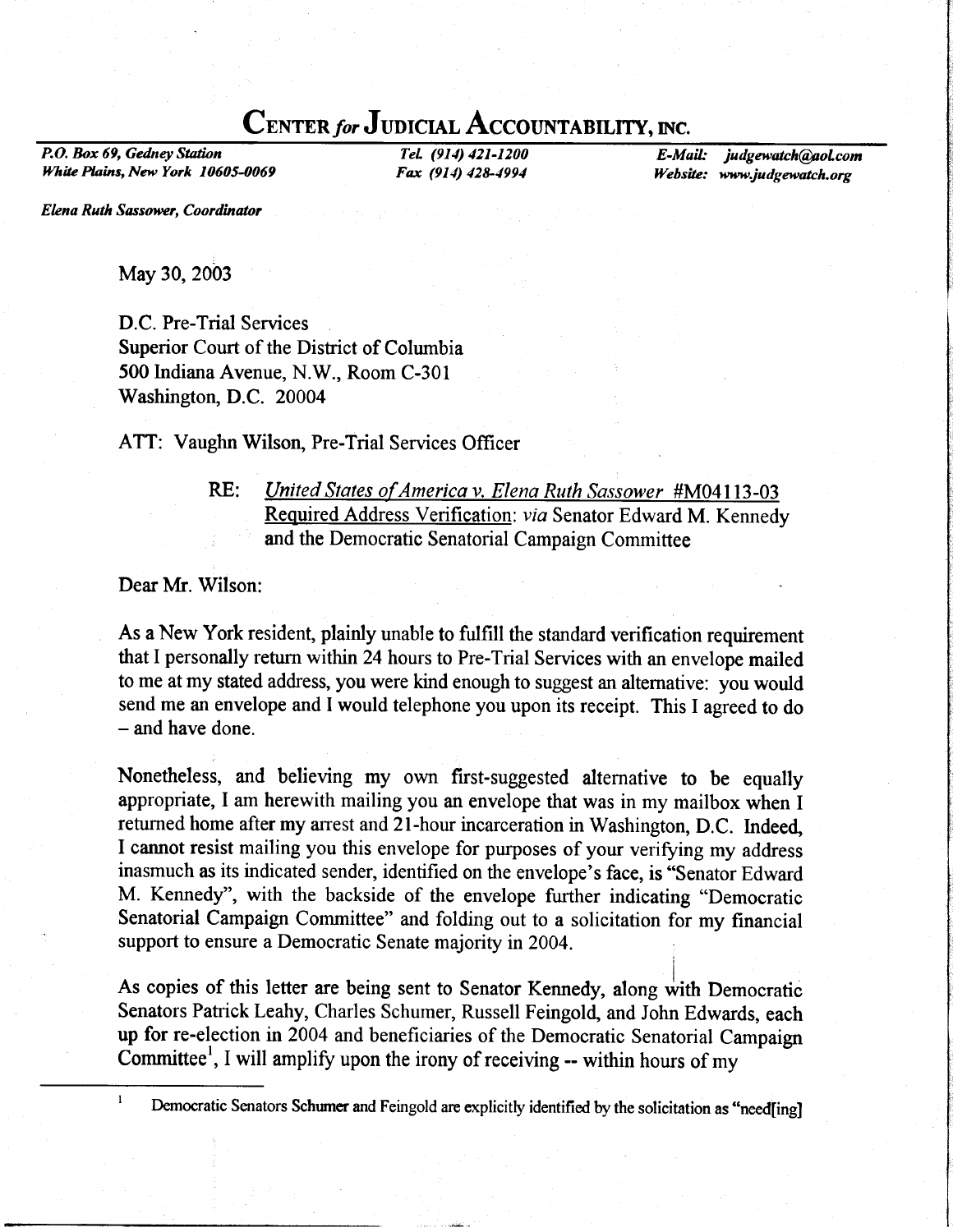D.C. Pre-Trial Services Page Two May 30, 2003

release from incarceration  $-$  this campaign fund-raising solicitation, one of whose issues is "what the right has in mind for the courts".

Senator Kennedy, as well as Senators Leahy, Schumer, Feingold, and Edwards, are ALL members of the Senate Judiciary Committee, bearing responsibility for my arrest on the trumped-up charge of "disruption of Congress". Such arrest followed upon my respectful request, at the conclusion of the Senate Judiciary Committee's May  $22<sup>nd</sup>$  "hearing", to be permitted to testify in opposition to Senate confirmation of New York Court of Appeals Judge Richard Wesley to the Second Circuit Court of Appeals. This was a request which both the Senate Judiciary Committee and Capitol Police knew, in *advance*, I would be making, along with the compelling reasons therefor<sup>2</sup>.

Actually, the Committee's Democrats most responsible for my arest are its Ranking Democrat, Vermont Senator Leahy, and the Ranking Democrat of its Subcommittee on Administrative Oversight and the Courts, New York Senator Schumer. Although each publicly postures about the Committee's duty to scrutinize the qualifications of judicial nominees, their true commitment is to patronage deal-making in federal judgeships between and among Senators and the White House.

In order for Senators Leahy and Schumer to be re-elected, campaign operatives will have to conceal their cover up of the documentary evidence of Judge Wesley's corruption as a New York Court of Appeals judge and their facilitating role in my arrest. Certainly, if Vermont and New York voters are informed that Vermont and New York are part of the Second Circuit - and that Senators Leahy and Schumer have been ready to endanger their welfare by seating a documentably corrupt Judge Wesley on its Court of Appeals - they will rightfully throw them from the Senate.

Finally, since New York's other Democratic Senator, Hillary Rodham Clinton, will doubtlessly be fundraising for the Democratic Senatorial Campaign Committee and otherwise supporting Democratic Senatorial candidates, mention must be made of her pivotal role as a Home-State Senator with Senator Schumer in covering up Judge

 $help$ ".

<sup>2</sup> Reflecting this knowledge is my May  $21<sup>st</sup>$  memoranda to Senate Judiciary Committee Chairman Hatch and Ranking Member Leahy and to Capitol Police -- posted on CJA's website: Hatch and Ranking Member Leahy and to Capitol Police www.judgewatch.org. As requested by my May 22<sup>nd</sup> letter to Chairman Hatch and Ranking Member Leahy - also posted - this May 21<sup>st</sup> correspondence was to be provided to each and every member of the Senate Judiciary Committee.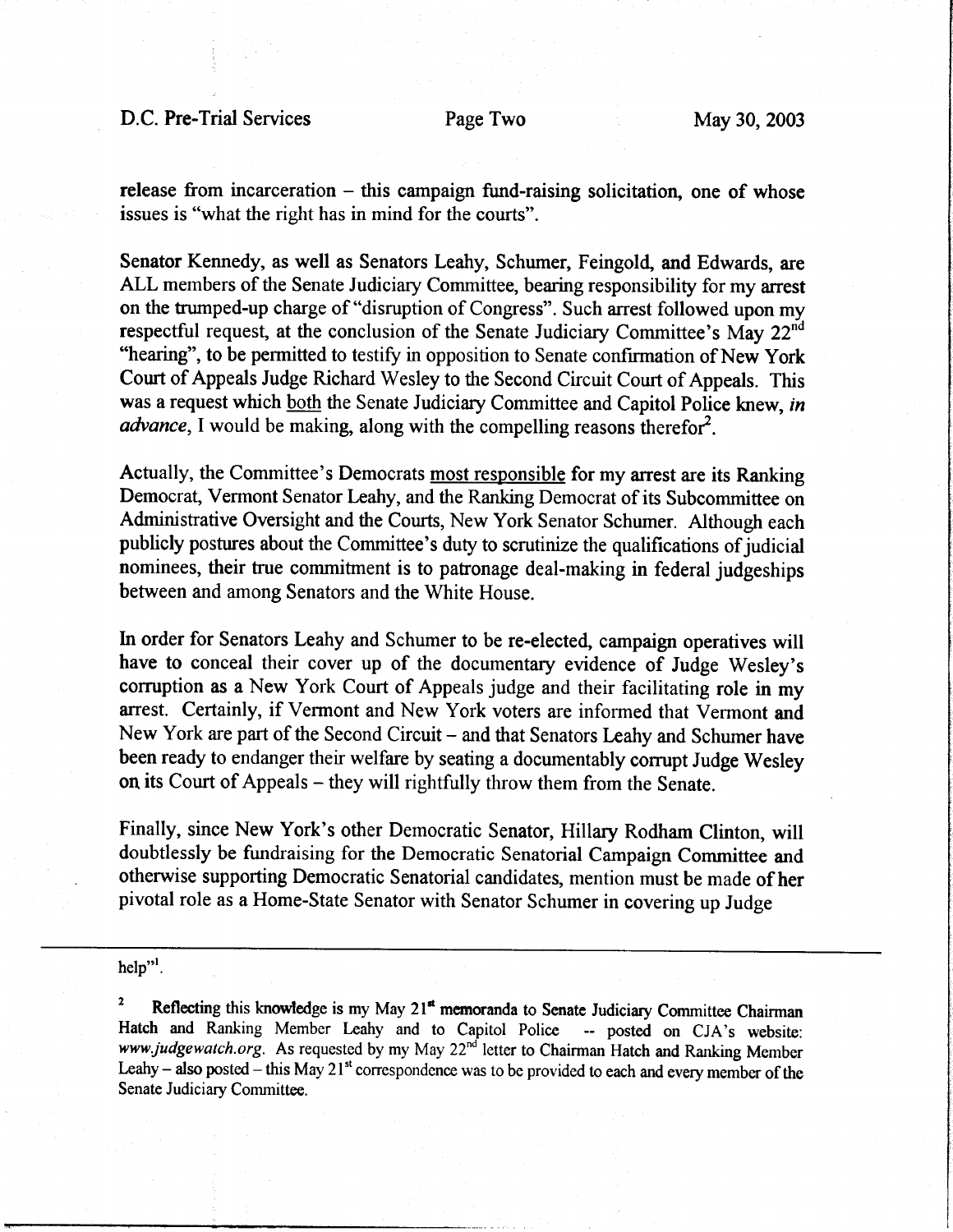## D.C. Pre-Trial Services Page Three May 30, 2003

Wesley's documented corruption on New York's highest state court in complete disregard for the rights and welfare of her New York constituents. Indeed, it was Senator Clinton's office that, without cause, maliciously contacted Capitol Police on May 21st, setting in motion the train of events leading to my wholly unjustified arrest and overnight incarceration<sup>3</sup>.

Should you require any further verification of my home address over and beyond the enclosed mailed envelope and its enclosed solicitation<sup>4</sup>, you may be assured of my complete cooperation.

Again, thank you for your kindness.

Yours for a quality judiciary,

Scena Rad Vanson

ELENA RUTH SASSOWER, Coordinator Center for Judicial Accountability, Inc. (CJA)

**P.S.** Lest you conclude from the enclosed mailed solicitation that I am a Democrat, Iam not. Nor am I a Republican. I know better than to affiliate with either party. As resoundingly demonstrated by the events leading up to my arest and incarceration, the two major political parties are collusive partners in corrupting the processes of government and the People's legitimate voice.

Enclosure cc: See next page

<sup>3</sup> The facts establishing this without-cause malicious behavior by Home-State Senator Clinton's office are summarized by my May 21<sup>st</sup> letter to Home-State Senator Schumer, posted on CJA's website.

Please retain these with this letter in my file.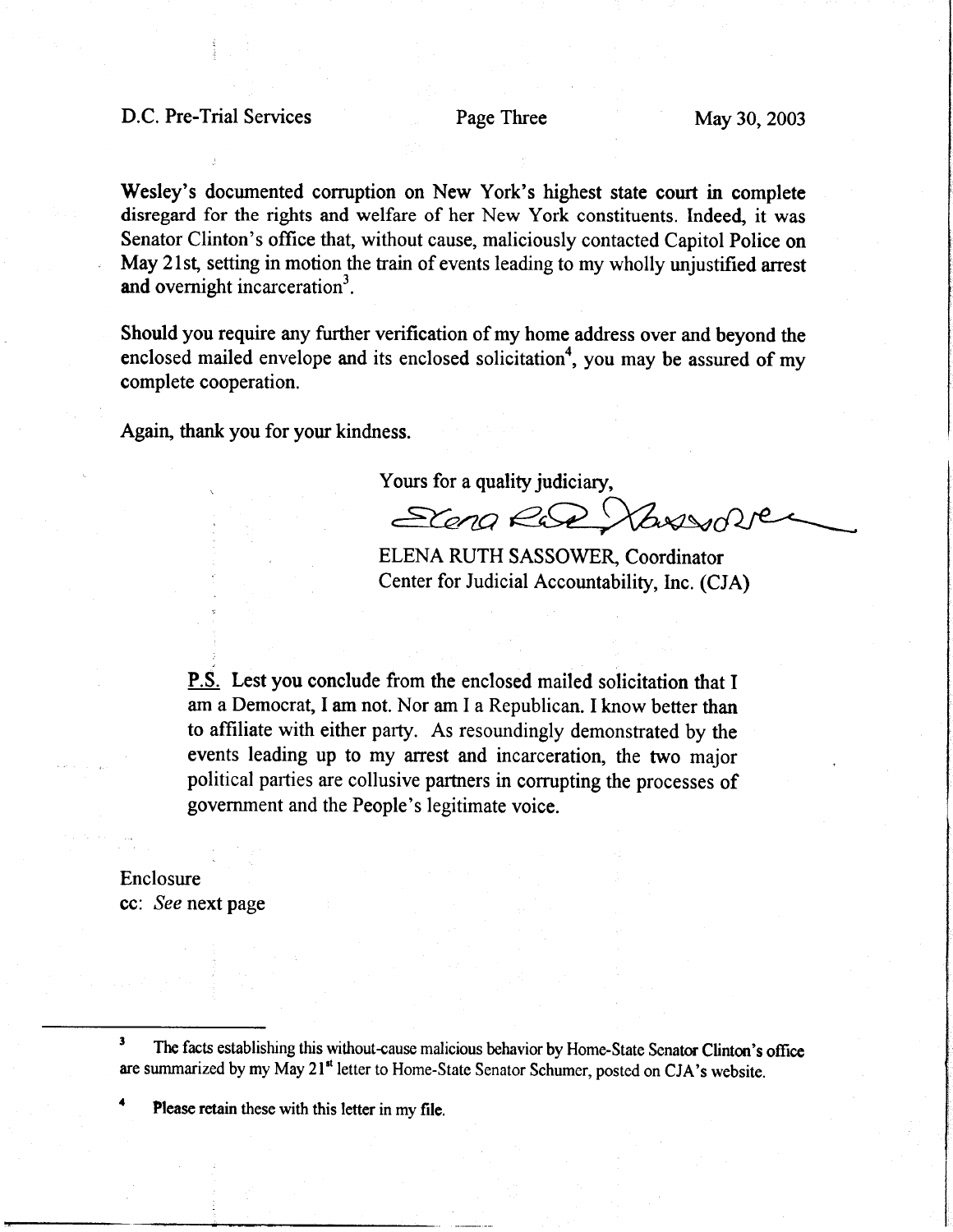cc: Senator Edward M. Kennedy, Democratic Member, Senate Judiciary Committee Senator Patrick J. Leahy, Ranking Democrat, Senate Judiciary Committee Senator Charles E. Schumer, Ranking Democrat, Subcommittee on Administrative Oversight and the Courts

Senator Russell D. Feingold, Democratic Member, Senate Judiciary Committee Senator John Edwards, Democratic Member, Senate Judiciary Committee senator Hillary Rodham clinton, Democratic Home-state Senator

President George W. Bush Senator Orrin G. Hatch, Chairman, Senate Judiciary Committee New York Court of Appeals Judge Richard C. Wesley P. Kevin Castel, Esq. The Press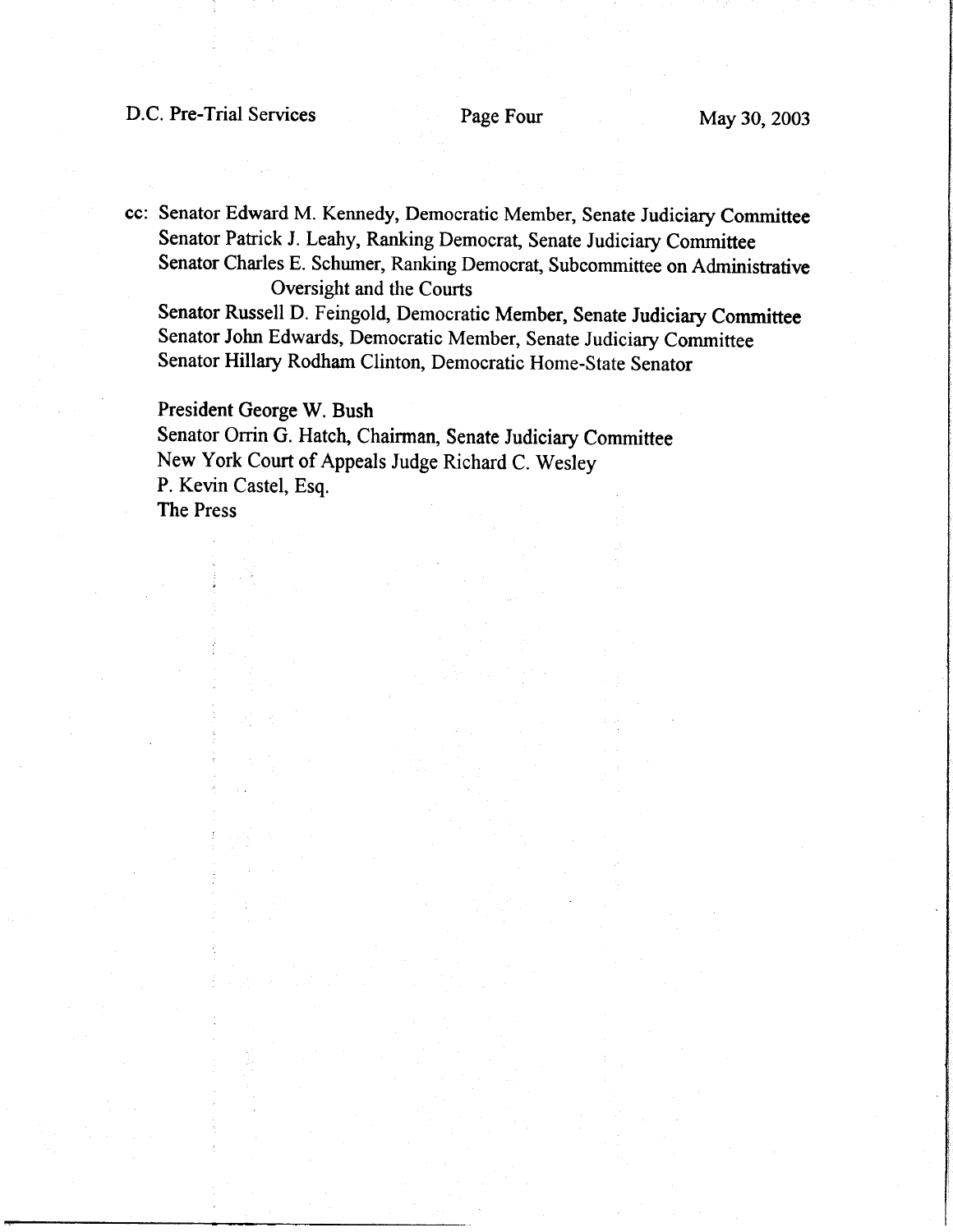# Senator Edward M. Kennedy

Ms. Elena Sassower 16 Lake St Apt 2C White Plains, NY 10603-3837

Dear Ms. Elena Sassower.

When I was first elected to the United States Senate -- in 1962 -- President Kennedy was in the White House.

I've seen many different things since then. But never -- in all those years -- have I seen anything like what is going on in this country right now.

Today, the extreme right wing is riding high -- but they are riding for a fall.

On issue after issue, right-wing true believers dominate the Administration, the Senate and the House. And to carry out their rigid ideology, they are playrng reckless games with the future of our country.

When President Clinton left office, the federal budget showed a very healthy surplus -- according to estimates by the Congressional Budget Office, it was likely to stay that way for at least the next ten years.

Think about that.

A little over two years ago, we were looking forward to using these federal budget surpluses to do great things for our country -- to wipe out the national debt, guarantee the future of Social Security and Medicare, fund fair tax cuts for average Americans, and generous prescription drug benefits for senior citizens, and meet a wide range of other major priorities.

And now?

Now we face massive deficits. Deficits so severe and debititating that they could cripple our economy for decades to come.

According to a recent report by the respected Committee for Economic Development, these deficits are a catastrophe-in-the-making. Unless we act now to control them, says the Committee, we'll soon see the day when, "for the first time in this country's history, most Americans could no longer expect their children and grandchildren to have higher living standards than their own."<br>cua765842-t@22a766a35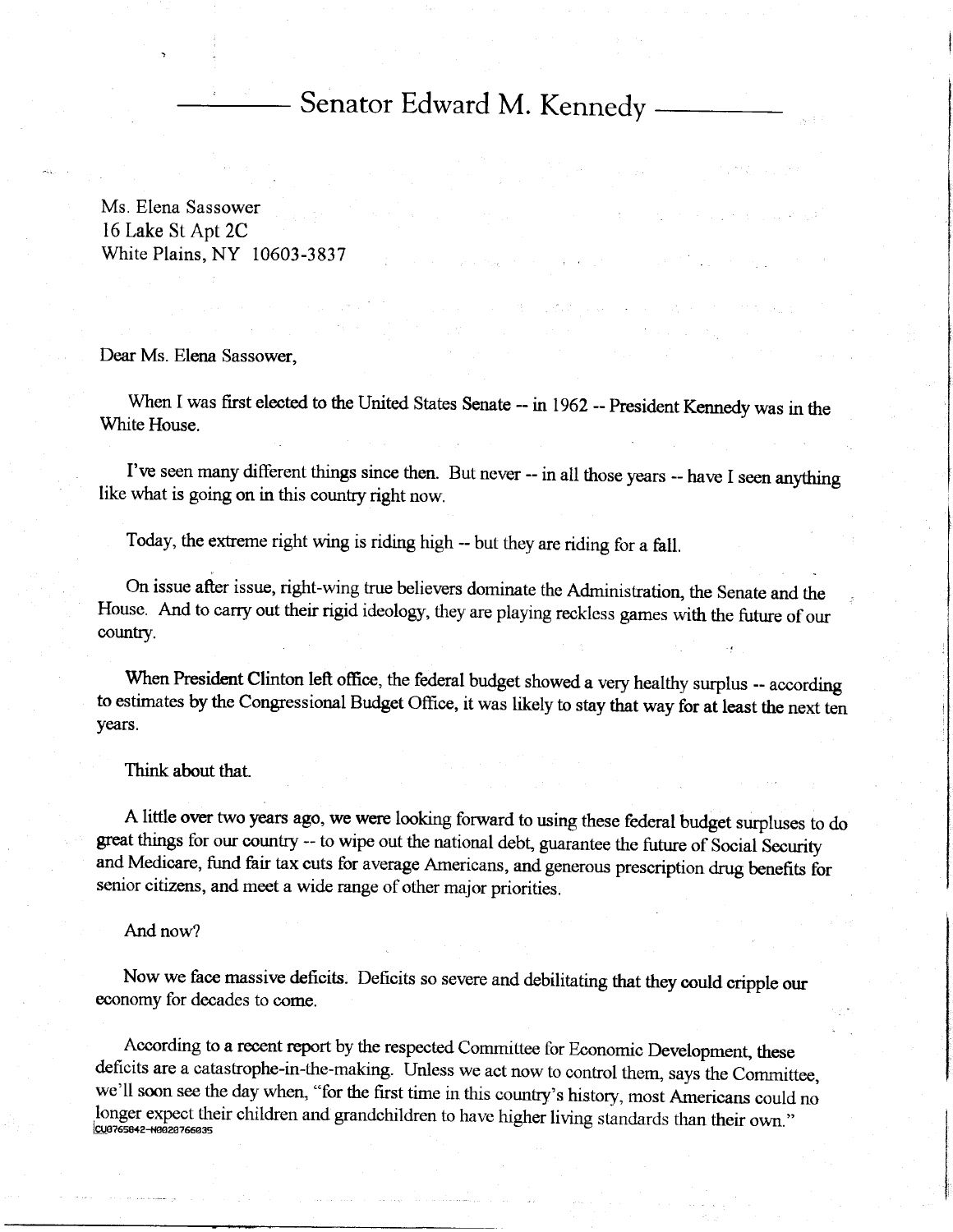I haven't even touched in this letter on what the nght wing has in mind for the courts -- especially, the Supreme Court.

I haven't mentioned the Administration's broken promise of fturding to pay for school reform -- leaving millions of school children to wonder why they have been left behind.

I haven't pointed out that the hard-won civil rights of women and minorities are all under assault today.

I haven't talked about the Administration's plans to privatize Social Security, or to eliminate taxes on dividends, or turn Medicare into a giant HMO.

Do I need to go on? I don't think so.

T

Ï

You know as well as I what is happening -- and it will keep happening unless we do something about it, and start doing it now.

All it takes is a Democratic Senate to stop the slide to the right and turn things around.

In order to regain our majority in the Senate, Democrats need a net gain of two seats in the '04 election. If we elect a Democratic President, we need a gain of only one seat, because we'll have a Democratic Vice President who will break a 50-50 tie in the Senate in our favor.

That's the barc minimum gain we need in '04. But the way things are going, there's a good chance we can win more seats than that  $-$  a whole lot more. Already, we have a number of very good possibilities -- and others that could break our way too!

Democrats not only can prevail in '04 -- we must prevail.

Do you agree? I hope that you do. I hope that you see as I do that the outcome of next year's struggle for the Senate will have an immense impact on the future of our country.

That's why I am asking you right now to write the most generous check you can to the Democratic Senatorial Campaign Committee. Please send \$250 if you can -- or \$100, \$50 or even \$35.

The DSCC is an indispensable resource for our candidates -- for everything from issues research to the best campaign strategies. For Democrats, the DSCC is a command post -- a nerve center through which flows all the latest information about issues and trends and opportunities for our Senate candidates.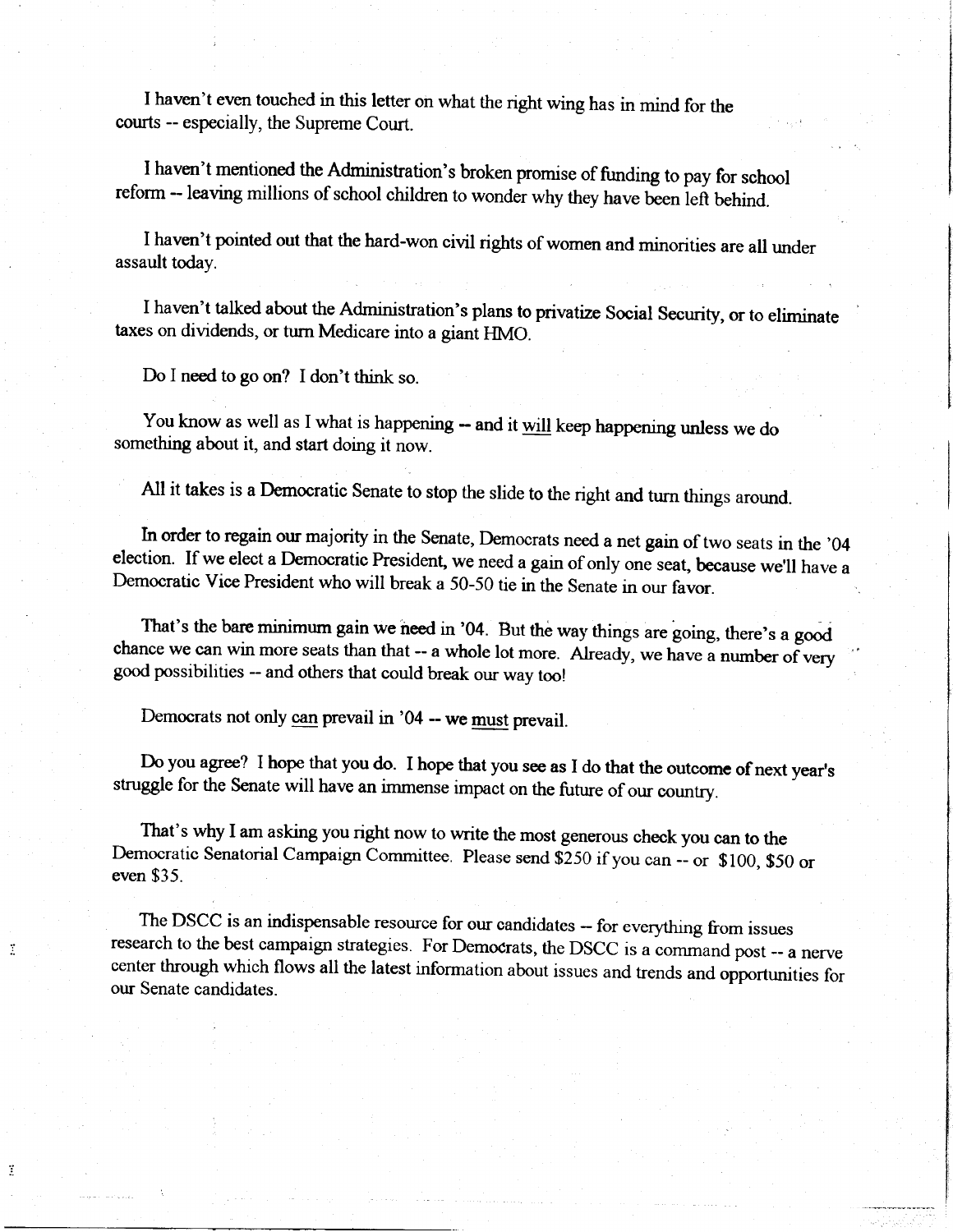

医表示

Democratic Senatorial Campaign Committe<br>120 Maryland Avenue, NE<br>Washington, DC 20002

jetematak.

## HAD ENOUGH OF REPUBLICAN EXTREMISM?

Des, ite razor-thin electoral victories - some resulting from vote counting controversies - Republicans in Washington, DC claim to have a mandate to ramrod their full radical agenda into law ...

Multi-billion dollar budget deficits

فتتنفذ

œ

Open

 $\frac{5}{5}$ 

Here

सुँ

- Packing federal courts with right-wing judges
- Rolling back civil rights protections
- √Increasing the tax burden on working families
- Severe restrictions on a woman's right to choose
- $\nu$ Privatizing Social Security
- $\boldsymbol{\mathscr{V}}$  Exploiting the environment

And that's just the tip of the iceberg!

# $\mathcal{O}(\mathbb{R}^d)$ TAKE ACTION NOW TO HALT THE RIGHT-WING ONSLAUGHT

The surest way to stop Republican extremism in its tracks is by restoring Democratic control of the U.S. Senator It will take just a two seat change to provide ag gently needed check against the Bush Inistration and GOP controlled House of R. resentatives.

**SEAR SEARANTHER** You can help TAKE BACK THE SENATE - and put the interests of American families dove those of special interests - by supporting Democratic Senatorial Campaign Committee. 高額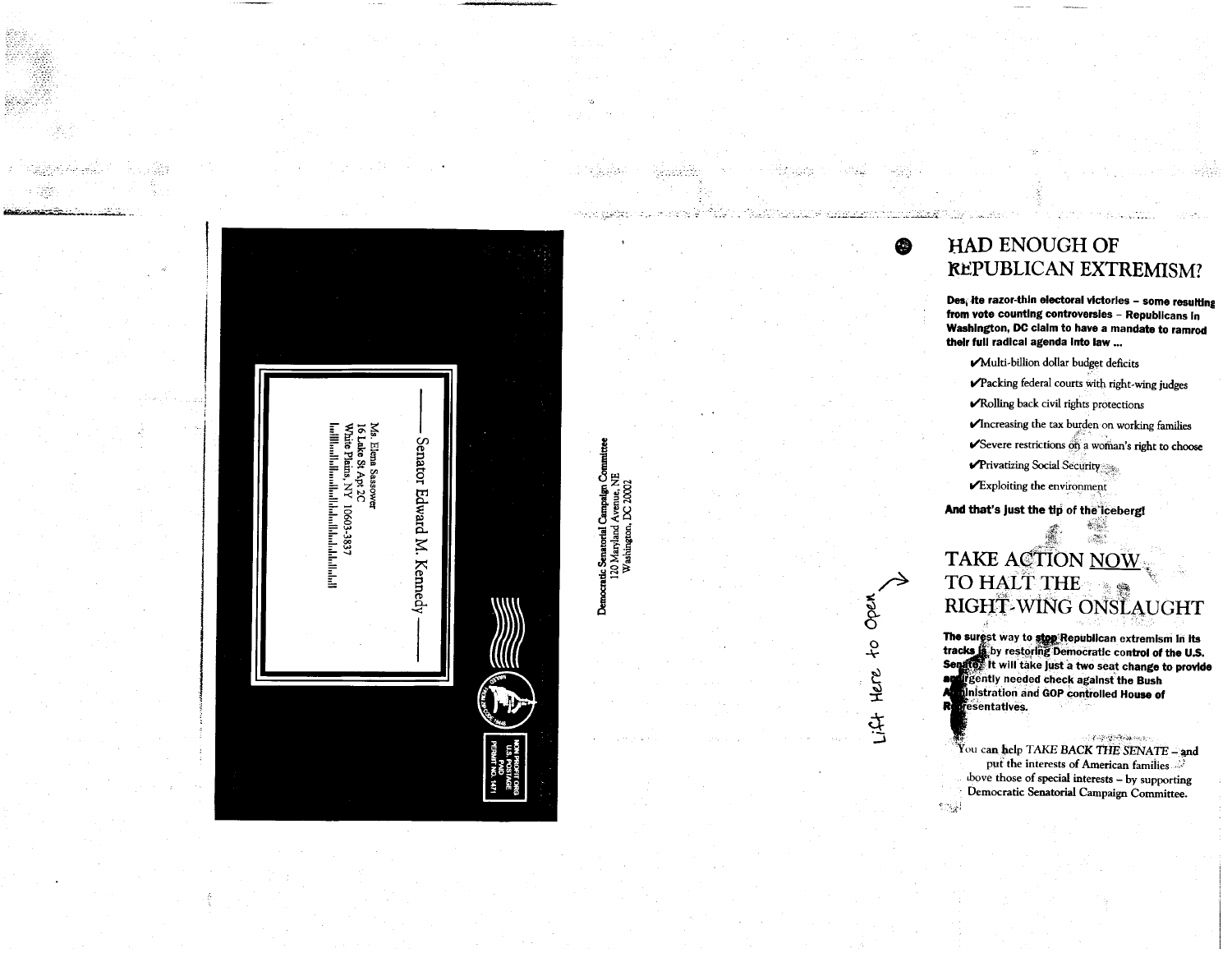## **Democratic Senators and Senate** candidates nationwide need help from the DSCC  $-$  and you  $-$  to run strong winning campaigns, including ...

Patty Murray (Washington) - A leader on education and women's issues, Senator Patty Murray is recognized for her common sense approach and dedication to working families. She has fought to protect our natural resources, for our nation's veterans, and to give our seniors a much deserved prescription drug plan.

Barbara Boxer (California) - Republicans are determined to defeat this forceful champion of environmental protection, reproductive rights, and basic human rights for women across the country and around the world. Having disclosed wasteful Pentagon spending and led the fight against AIDS, Senator Boxer is a top target of Defense Department contractors and ultra conservative groups alike. Senator Boxer led the effort on the Senate floor to defeat a reckless proposal to drill for oil in the Alaskan National Wildlife Refuge.

Tom Daschle (South Dakota) - The Bush Administration's worst nightmare and American families' best friend, Democratic Senate Leader Daschle works tirelessly to put the priorities of America first in a Senate currently ruled by big money special interests.

Russ Feingold (Wisconsin) - Senator Feingold, a maverick from the Midwest, stands firmly for working Americans. In his principled stands he has often stood alone. Whether leading the charge for quality health care for all Americans, championing campaign finance reform, or protecting civil liberties, he speaks for those who have no voice in Washington.

Blanche Lincoln (Arkansas) - Senator Lincoln is a perfect fit for the state of Arkansas and an excellent member of the Democratic Caucus. Senator Lincoln is a strong supporter of our nation's veterans, a fighter for jobs and economic opportunity, and is a leading advocate for our seniors.

Harry Reid (Nevada) - The Senate's second ranking Democrat, Senator Reid is a leader with integrity and guts on issues ranging from patient's rights, women's health care and investing in education. From opposing drilling in the Arctic National Wildlife Refuge to saying no to nuclear waste, he is one of the nations foremost environmentalists - and a target of special interests like the nuclear power industry and HMOs.

Chuck Schumer (New York) - Senator Schumer's pioneering efforts to reduce gun violence and end HMO profiteering make him a top target for the National Rifle Association and insurance industry PACs - a one-two punch best countered by strong support from the DSCC.

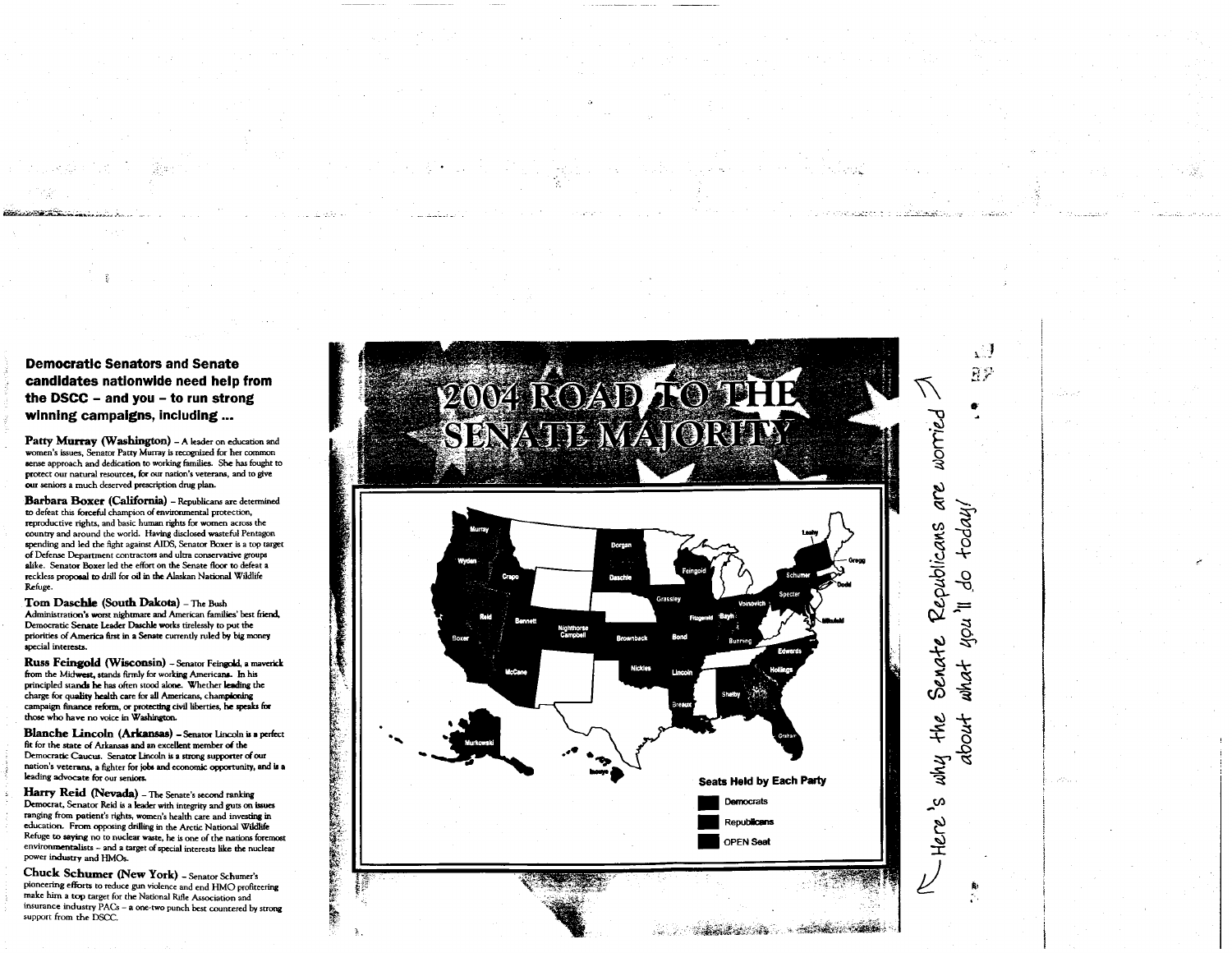### Senator Edward M. Kennedy To:

Ms. Elena Sassower From: 16 Lake St Apt 2C White Plains, NY 10603-3837 **Democratic Senatorial Campaign Committee PRIORITY REPLY** 



For Your Records: **Democratic Senatorial** Campaign **Committee** 

DATE

CHECK#

AMOUNT

| YOU CAN COUNT ON ME! A Democratic Senate is our best defense against the<br><b>Republicans' radical agenda.</b> And I realize a strong early start to Democratic campaigns<br>is needed to Take Back the Senate. That's why I'm supporting the DSCC with a contribution of:                                                   |
|-------------------------------------------------------------------------------------------------------------------------------------------------------------------------------------------------------------------------------------------------------------------------------------------------------------------------------|
| [1\$3250]<br>[ 1\$ 100<br>$[$   \$500<br>1\$50<br>$[1$ \$35<br>[   Other \$                                                                                                                                                                                                                                                   |
| '.A donation of this annount or more would go<br>'a long way toward Taking Back the Senate.<br>$\Box$ I want to charge my contribution (see back for details).<br>$\Box$ Enclosed is my check, payable to the DSCC.<br>PLEASE RETURN THE TOP PORTION OF THIS FORM, WITH YOUR CONTRIBUTION, IN THE ENVELOPE PROVIDED.<br>PE335 |
| CU8765842-N0020766035                                                                                                                                                                                                                                                                                                         |
| Ms. Elena Sassower:                                                                                                                                                                                                                                                                                                           |
| The DSCC needs strong support from Democrats in White Plains and nationwide to help our<br>candidates compete - and win! - against the GOP fundraising machine.                                                                                                                                                               |

Your donation will be put to work immediately ...

- Supporting the campaigns of all 18 Democratic Senators up for re-election in 2004;
- \* Recruiting strong candidates to challenge entrenched GOP incumbents;
- \* Expanding DSCC voter registration and get-out-the-vote initiatives;
- ★ Conducting vital polling and issues research throughout the election cycle;
- \* Countering the influence of right-wing political operatives and campaign contributors intent on buying their way to even more power in the U.S. Senate.

Please do your part to help TAKE BACK THE SENATE ... support the DSCC today!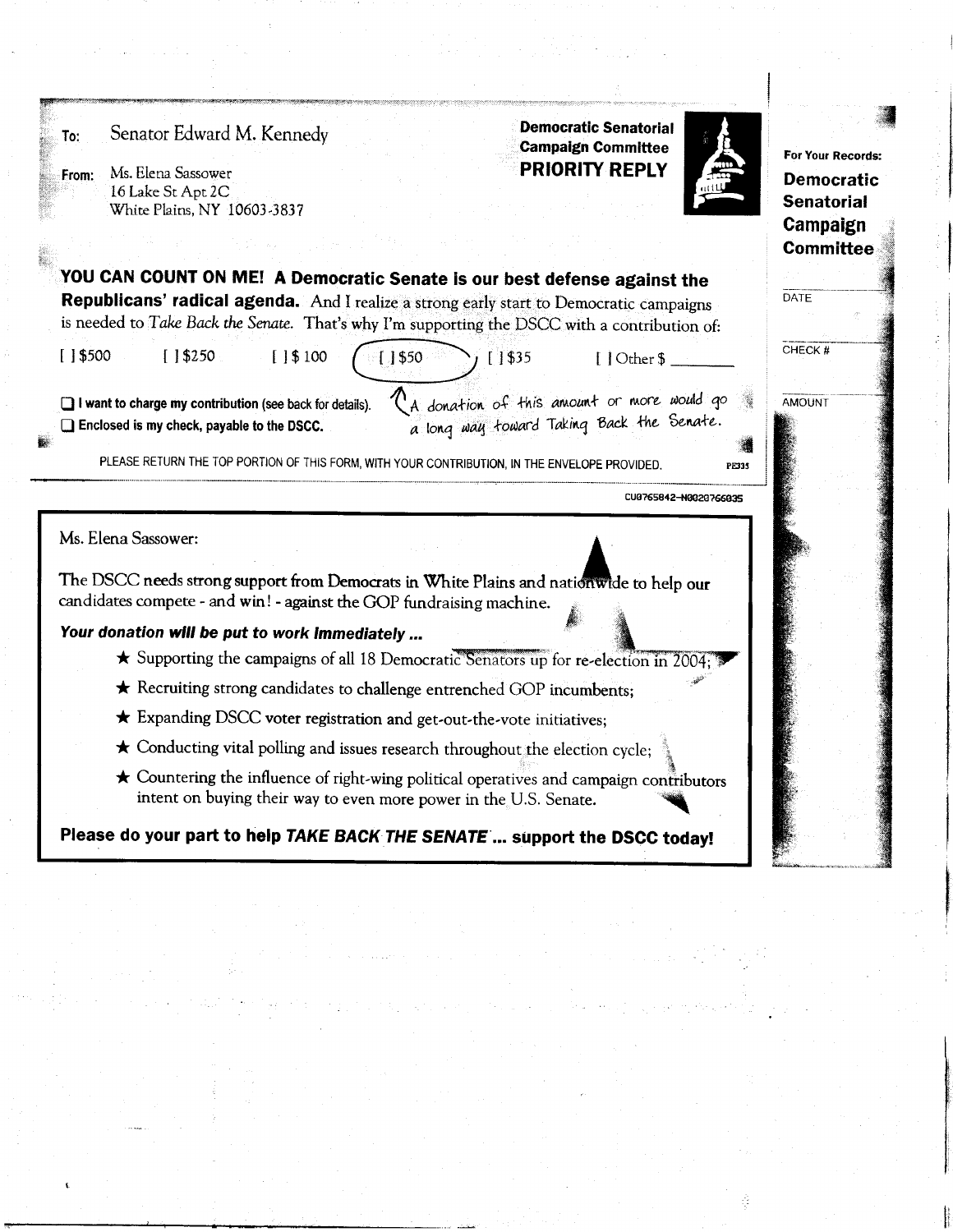|                                                                     | Visit our secure website, www.dscc.org, or                                                                                                                                                                                           |
|---------------------------------------------------------------------|--------------------------------------------------------------------------------------------------------------------------------------------------------------------------------------------------------------------------------------|
|                                                                     | Charge my: Q Visa<br><b>MasterCard</b><br>American Express<br><b>Q</b> Discover                                                                                                                                                      |
|                                                                     | Account Number: <b>CONSUMING THE CONSUMING TO A REPORT OF A REPORT OF A REPORT OF A REPORT OF A REPORT OF A REPORT OF A REPORT OF A REPORT OF A REPORT OF A REPORT OF A REPORT OF A REPORT OF A REPORT OF A REPORT OF A REPORT O</b> |
|                                                                     |                                                                                                                                                                                                                                      |
| information<br>Frontline Newsletter                                 | Federal law requires us to use our best efforts to collect and report the name, mailing address, occupa-<br>tion and name of employer of individual whose contribution exceed \$200 in a calendar year. No corpo-<br>rate checks.    |
| Help the DSCC keep you informed<br>by providing your email address: | Your contribution is not deductible for federal tax purposes.                                                                                                                                                                        |
|                                                                     |                                                                                                                                                                                                                                      |
|                                                                     |                                                                                                                                                                                                                                      |
|                                                                     |                                                                                                                                                                                                                                      |



**Paid for by the DSCC and not authorized by any candidate or candidate's committee.**<br>120 Maryland Avenue, NE, Washington, D.C.  $20002 \cdot (202) 224-2447$ 

ĝ

www.dscc.org

 $\bigcirc$